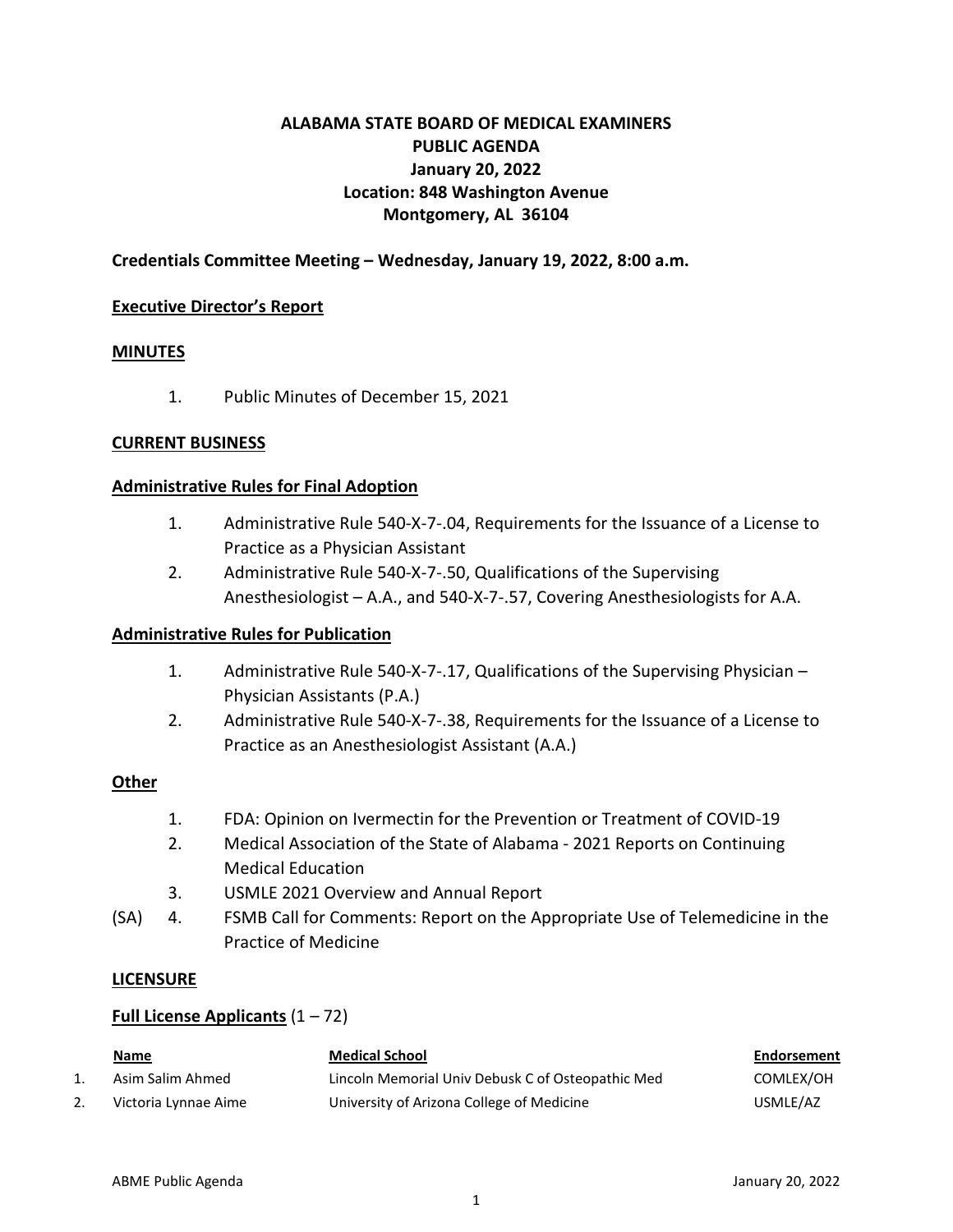|     | Name                         | <b>Medical School</b>                                        | <b>Endorsement</b> |
|-----|------------------------------|--------------------------------------------------------------|--------------------|
| 3.  | <b>Scott Anthony Allison</b> | University of Oklahoma Health Science Center                 | USMLE/OK           |
| 4.  | Nii-Kwanchie Ankrah          | University of Ghana Medical School                           | USMLE/CA           |
| 5.  | Leroy Arenivar               | University of Texas - Houston Medical School                 | USMLE/TX           |
| 6.  | David George Barlow          | Campbell Univ Jerry M. Wallace Sch of Osteo Med              | <b>COMLEX</b>      |
| 7.  | Thomas Douglas Bateman IV    | University of Mississippi School of Medicine                 | <b>USMLE</b>       |
| 8.  | <b>Megan Nolan Beatty</b>    | Drexel University College of Medicine                        | USMLE/CA           |
| 9.  | Laurence Terrence Britt      | Univ of Tennessee Health Sci Center College of Med           | USMLE/TN           |
| 10. | James Edward Bryant          | University of Alabama School of Medicine Birmingham          | <b>USMLE</b>       |
| 11. | Reed Michael Butler          | Univ of Tennessee Health Sci Center College of Med           | <b>USMLE</b>       |
| 12. | Victoria Augusta Cannon      | University of Mississippi School of Medicine                 | USMLE/CA           |
| 13. | Alexandria Lauren Chaulk     | University of Texas Southwestern Medical Center at Dallas    | USMLE/TX           |
| 14. | Abimbola M Chris-Olaiya      | Obafemi Awolowo University                                   | USMLE/KY           |
| 15. | Ann Belton Collins           | Edward Via College of Osteopathic Medicine, Carolinas Campus | <b>COMLEX</b>      |
| 16. | Amin M Amin Demerdash        | Ain Shams University Faculty of Medicine                     | <b>USMLE</b>       |
| 17. | Andrew Seth Diamond          | University of Colorado School of Medicine                    | USMLE/CA           |
| 18. | <b>Bradley Stuart Duhon</b>  | University of Texas - Houston Medical School                 | USMLE/UT           |
| 19. | Juan-Manuel Duran            | <b>Emory University School of Medicine</b>                   | USMLE/GA           |
| 20. | Macie Alyssa Enman           | University of Alabama School of Medicine Birmingham          | USMLE/TX           |
| 21. | Rebecca Elizabeth Fleenor    | Univ of Tennessee Health Sci Center College of Med           | <b>USMLE</b>       |
| 22. | Damean W Erdice Freas        | Philadelphia College of Osteopathic Medicine                 | COMLEX/PA          |
| 23. | <b>Gregory Paul Gaspard</b>  | University of Texas Southwestern Medical Center at Dallas    | USMLE/TX           |
| 24. | Zachary Louis Gentry         | University of Alabama School of Medicine Birmingham          | <b>USMLE</b>       |
| 25. | Jana Marie Goldberg          | Tufts University School of Medicine                          | USMLE/MA           |
| 26. | Ronnie M Gundlach            | Touro University College Of Osteopathic Medicine             | COMLEX/VA          |
| 27. | Kathryn Azelia Hale          | Saint Georges University                                     | USMLE/SC           |
| 28. | Jon Matthew Hall             | University of Illinois College of Medicine - Rockford        | USMLE/IN           |
| 29. | Artineh Hayrapetian          | Islamic Azad University - Tehran Branch                      | USMLE/CO           |
| 30. | Laura Amelia Holland         | Alabama College of Osteopathic Medicine                      | <b>COMLEX</b>      |
| 31. | Joseph Douglas Horner        | West Virginia School of Osteopathic Medicine                 | COMLEX/OH          |
| 32. | Havon Knight                 | Harvard Medical School                                       | USMLE/GA           |
| 33. | Bettina Maria Knoll          | Humboldt Universitaet Zu Berline (Charite)                   | USMLE/MN           |
| 34. | Nathan Phillip Knutson       | Augusta University School of Medicine                        | USMLE/FL           |
| 35. | Fred Herman Kohanna          | George Washington Univ School of Med and Health Sciences     | NBME/MA            |
| 36. | Shaheen Lakhan               | Technion Israel Institute of Technology                      | USMLE/CA           |
| 37. | Martin Jeffrey Landa         | University of Utah School of Medicine                        | COMLEX/IN          |
| 38. | Hilary Howell Lash           | University of Arkansas College of Medicine                   | USMLE/IA           |
| 39. | Stephen Francis Lynch        | Hahnemann University School of Medicine                      | USMLE/NJ           |
| 40. | Sarona Mathware              | St Georges University of London                              | USMLE/WA           |
| 41. | Robert Isaiah Matroni        | Alabama College of Osteopathic Medicine                      | <b>COMLEX</b>      |
| 42. | Daniel Robert Meis           | Edward Via College of Osteopathic Medicine-Auburn campus     | COMLEX/KY          |
| 43. | Andin Huntley Mullis         | University of Alabama School of Medicine Birmingham          | USMLE/KY           |
| 44. | Paul Douglas Mumfrey         | Louisiana State University Medical Center In Shreveport      | USMLE/TX           |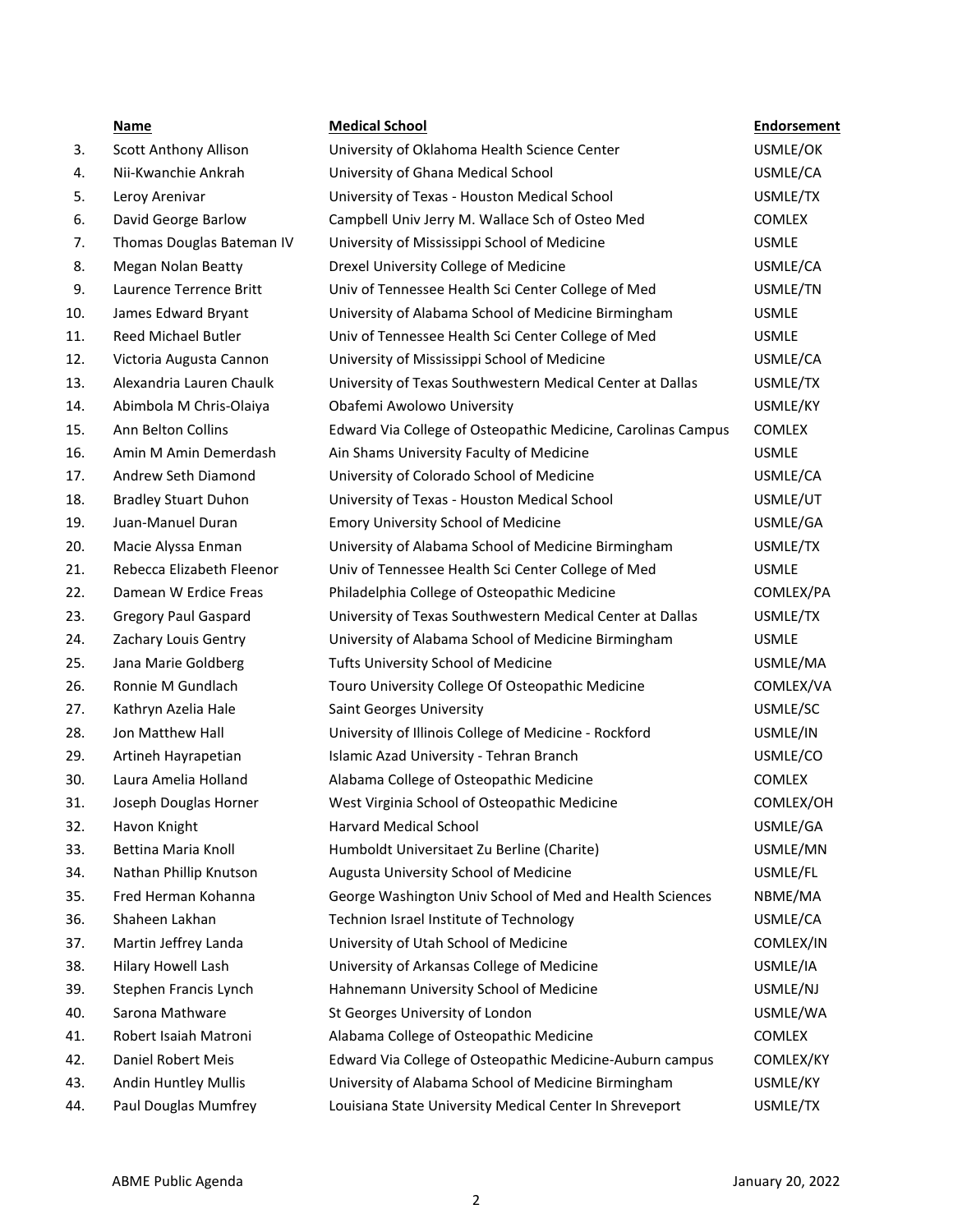|     | <b>Name</b>                    | <b>Medical School</b>                                     | <b>Endorsement</b> |
|-----|--------------------------------|-----------------------------------------------------------|--------------------|
| 45. | <b>Bushra Nazir</b>            | King Edward Medical School                                | USMLE/PA           |
| 46. | Alex Jonathan Nelson           | Ohio State University College of Medicine & Public Health | USMLE/MN           |
| 47. | Dylan Vinh Nguyen              | University of Alabama School of Medicine Birmingham       | USMLE/TX           |
| 48. | Matthew Cody O'Dell            | University of Alabama School of Medicine Birmingham       | USMLE/FL           |
| 49. | Leslie Manuwa Okorji           | Northwestern University Medical School                    | <b>USMLE</b>       |
| 50. | Margaret R White Page          | University of Alabama School of Medicine Birmingham       | <b>USMLE</b>       |
| 51. | Michael Kwame Poku             | Vanderbilt University School of Medicine                  | USMLE/TN           |
| 52. | <b>Andrew Pugliese</b>         | St Georges University of London                           | FLEX/NY            |
| 53. | Lubna Aslam Rashid             | Khyber Medical College, University of Peshawar            | USMLE/NY           |
| 54. | Karen Mylenek Reichow          | Wayne State University School of Medicine                 | NBME/VA            |
| 55. | <b>Patrick Francis Reilly</b>  | University of South Alabama College of Medicine           | USMLE/SC           |
| 56. | Christopher Richardson         | Edward Via Virginia College of Osteopathic Medicine       | COMLEX/FL          |
| 57. | Praveena Satti                 | Andhra Medical College, Andhra University                 | USMLE/FL           |
| 58. | <b>Wesley Seabolt</b>          | Augusta University                                        | USMLE/GA           |
| 59. | Julia Jane Sieth               | Rosalind Franklin University of Medicine and Science      | USMLE/WA           |
| 60. | Jeremy Robert Simon            | Rosalind Franklin University of Medicine and Science      | USMLE/IL           |
| 61. | Oraine Damian Snaith           | <b>Saint Georges University</b>                           | <b>USMLE</b>       |
| 62. | <b>Ernest Anthony Spiotto</b>  | <b>Albany Medical College</b>                             | USMLE/WV           |
| 63. | Senthil N Sundaram             | Medical College, Madurai University                       | FLEX/MI            |
| 64. | Jacob Baldwin Switzer          | University of Alabama School of Medicine Birmingham       | <b>USMLE</b>       |
| 65. | Amir Hossein Talebi Liasi      | Medical College of Wisconsin                              | USMLE/CA           |
| 66. | Anmona Thacker                 | N H L Municipal Medical College, Gujarat University       | USMLE/PA           |
| 67. | <b>Glenn Alexander Thomas</b>  | Loma Linda University School Of Medicine                  | NBME/CA            |
| 68. | Huong Hoai Tran                | University of Michigan Medical School                     | USMLE/MI           |
| 69. | <b>Charles William Wallace</b> | University of Toledo College of Medicine                  | USMLE/OH           |
| 70. | David Nathan Woznica           | Drexel University College of Medicine                     | USMLE/CT           |
| 71. | Lauralee Yalden                | <b>Ross University</b>                                    | USMLE/FL           |
| 72. | Antonio B Ziherl               | A T Still University School of Osteopathic Medicine       | COMLEX/NE          |

# **Limited License Applicants** (1 – 7)

|                | Name                | <b>Medical School</b>                         | <b>Endorsement</b> | <b>Limited Practice Location</b>   |
|----------------|---------------------|-----------------------------------------------|--------------------|------------------------------------|
| 1.             | Kesley D Green      | Howard University College of Medicine         | LL/AL              | <b>UAB Pathology Res Program</b>   |
| 2.             | Raoud Marayati      | University of AleppoUniversity of Aleppo      | LL/AL              | <b>UAB General Surgery</b>         |
| $\mathbf{3}$ . | Katherine E McElroy | University of Texas - Houston Medical School  | LL/AL              | <b>UAB Surgery Res Program</b>     |
| 4.             | Shaista A Qureshi   | Fatima Jinnah Med C for Women, U of Punjab    | LL/AL              | Crestwood Med Center - FM          |
| 5.             | Robert Staples      | Ross University                               | LL/AL              | UAB Huntsville FM Res Prog         |
| 6.             | Ryan P Walde        | American U of Integ Sci of Barbados S of M    | LL/AL              | <b>USA Pathology Res Program</b>   |
| 7.             | Ceren Yalniz        | Istanbul Universitesi, Istanbul Tip Fakultesi | LL/AL              | <b>UAB Department of Radiology</b> |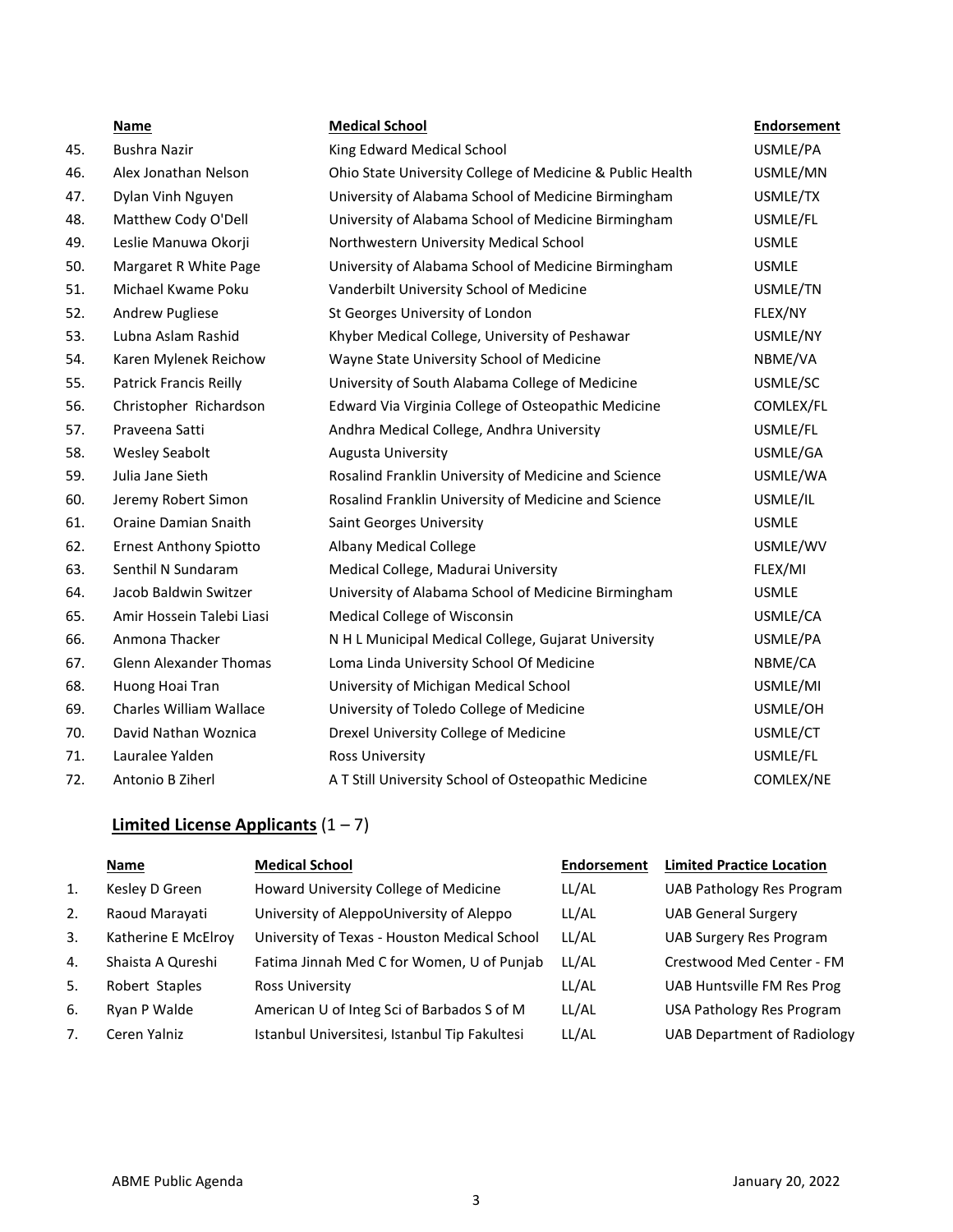# **Special Purpose Applicants** (1)

| <u>Name</u>      | <b>Type of Practice</b> | Location     |
|------------------|-------------------------|--------------|
| Neel Bankim Shah | Infectious Disease      | Pennsylvania |

# **Certificates of Qualification for Ratification** (1 – 5)

| Name                 | <b>Medical School</b>                               | Endorsement   |
|----------------------|-----------------------------------------------------|---------------|
| 1. Sunil Ayyagari    | Univ of Illinois College of Medicine at Peoria      | USMLE/OH      |
| 2. Jesse N. Hilton   | Texas Tech Univ Health Sci Center School of Med     | <b>USMLE</b>  |
| 3. Roxanne Lockhart  | Univ of Alabama School of Medicine Birmingham       | <b>USMLE</b>  |
| 4. Sean Owen         | Drexel University College of Medicine               | USMLE/MO      |
| 5. Samuel C. Sanning | Des Moines University of Osteopathic Medical Center | <b>COMLEX</b> |

# **Retired Senior Volunteer License** (1)

| <b>Name</b>           | Location                        |
|-----------------------|---------------------------------|
| 1. Paul Favor Elliott | Community of Hope Health Clinic |

## **Interstate Medical Licensure Compact Reports**

- 1. Interstate Medical Licensure Compact Fourth Quarter Report
- 2. Letters of Qualification Fourth Quarter Report

#### **PHYSICIAN ASSISTANTS**

## **P.A. License Applicants** (1 – 14)

|     | Name                          | <b>School</b>                        | <b>NCCPA</b> |
|-----|-------------------------------|--------------------------------------|--------------|
| 1.  | Rachel Chandler, P.A.         | <b>UAB</b>                           | 1184755      |
| 2.  | Catherine Faught, P.A.        | Samford University                   | 1190420      |
| 3.  | Jessica Gomillion, P.A.       | University of Florida                | 1064268      |
| 4.  | Brian Michael Gronewold, P.A. | <b>UAB</b>                           | 1184784      |
| 5.  | Kiersten Hoefler, P.A.        | <b>Towson University CCBC- Essex</b> | 1121406      |
| 6.  | Mary Michael Miles, P.A.      | <b>UAB</b>                           | 1184852      |
| 7.  | Samuel Murphree, P.A.         | <b>UAB</b>                           | 1184859      |
| 8.  | Mary Nalan, P.A.              | <b>UAB</b>                           | 1184860      |
| 9.  | Margaret Wilson Shelton, P.A. | <b>UAB</b>                           | 1184893      |
| 10. | Allison Stephens, P.A.        | <b>UAB</b>                           | 1184902      |
| 11. | Mary Grace Stewart, P.A.      | <b>UAB</b>                           | 1184903      |
| 12. | Olivia Lee Stuart, P.A.       | <b>UAB</b>                           | 1184905      |
| 13. | Dana Marie Wilging, P.A.      | University of New Mexico             | 1195846      |
| 14. | James Vincent Wright, P.A.    | Wichita State University             | 1010752      |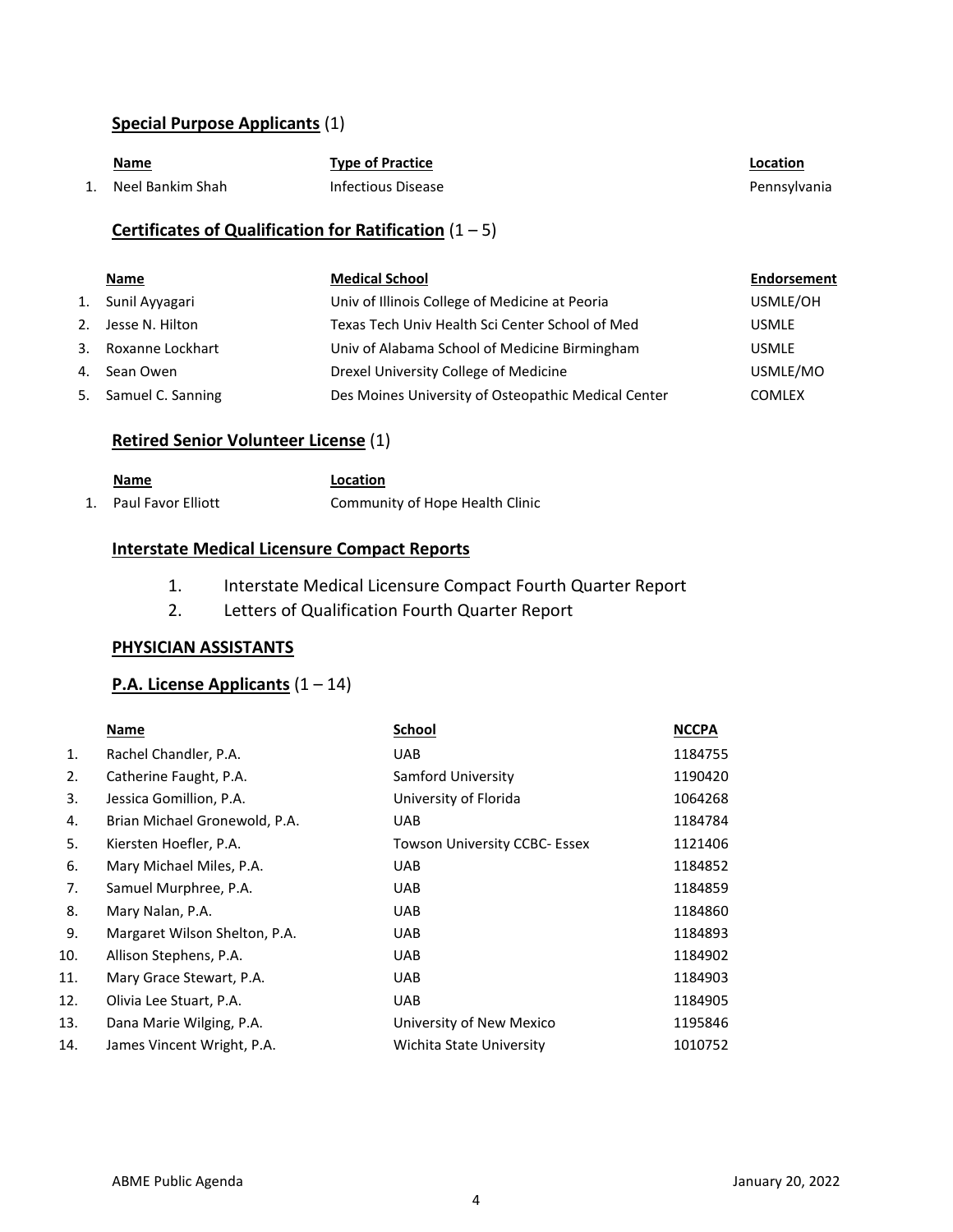# **Temporary P.A. License Applicants** (1 – 16)

| 1.  | Rebekah Mishal Beasley, P.A.  | Samford University      | Per |
|-----|-------------------------------|-------------------------|-----|
| 2.  | Eleanor Compton Burke, P.A.   | UAB                     | Per |
| 3.  | Megan Chapman, P.A.           | Samford University      | Per |
| 4.  | Ra'Shun Le'Niece Conner, P.A. | Samford University      | Per |
| 5.  | Anisha Devar, P.A.            | Samford University      | Per |
| 6.  | Karley E. Flores, P.A.        | Samford University      | Per |
| 7.  | Erica Tyler Hutchens, P.A.    | Samford University      | Per |
| 8.  | Billy Jacobs, P.A.            | <b>Emory University</b> | Per |
| 9.  | Meredith Blake LaRoche, P.A.  | Samford University      | Per |
| 10. | Jennifer Rae Riggs, P.A.      | Samford University      | Per |
| 11. | Katherine Alise Rose, P.A.    | Samford University      | Per |
| 12. | Layla Sharp, P.A.             | Samford University      | Per |
| 13. | Trevor Lee Tatum, P.A.        | Samford University      | Per |
| 14. | Anna Nicole Traywick, P.A.    | UAB                     | Per |
| 15. | Asma Virjee, P.A.             | UAB                     | Per |
| 16. | Eleanor Joyce Watson, P.A.    | <b>UAB</b>              | Per |
|     |                               |                         |     |

#### **Name School NCCPA**

nding exam results nding exam results nding exam results nding exam results nding exam results nding exam results nding exam results nding exam results nding exam results nding exam results nding exam results nding exam results nding exam results nding exam results nding exam results nding exam results

# **P.A. / A.A. Registration and Requests Within Protocol** (1 – 31)

| PA / Physician |                                                                                               | <b>Registration / Requests</b>                                                                                        |
|----------------|-----------------------------------------------------------------------------------------------|-----------------------------------------------------------------------------------------------------------------------|
| 1.             | Jamie Marrie Bolin, P.A.<br>Kyle Eudailey, M.D.<br>Thoracic/ Cardiovascular Surgery           | Registration                                                                                                          |
| 2 <sub>1</sub> | Rachel Chandler, P.A.<br>Megan Zeien, M.D.<br>Obstetrics/ Gynecology                          | Registration                                                                                                          |
| 3.             | Dana Culpepper, P.A.<br>Laura Tamburin, M.D.<br>Dermatology                                   | <b>Request to Train</b><br>Electrodessication and curettage of biopsy proven lesion-<br>excluding melanoma            |
| 4.             | Mary Payton Noah Davis, P.A.<br>Amanda Hopkins, M.D.<br><b>Critical Care</b>                  | Approval of Supervised Practice<br><b>Critical Care Specialty Protocol:</b><br>Central Venous Line Insertion- Femoral |
| 5.             | Alexandra DeLaO, P.A.<br>Kimberly Cole-Guerrero, D.O.<br><b>Pediatric Emergency Medicine</b>  | Registration                                                                                                          |
| 6.             | Kenneth Dreibelbis, P.A.<br>Jerry Arnold, M.D.<br><b>Internal Medicine</b>                    | Registration<br>Methotrexate                                                                                          |
| 7 <sub>1</sub> | Catherine Faught, P.A.<br>William McAlexander, M.D.<br>Cardiothoracic Surgery/ Cardiovascular | Registration                                                                                                          |
| 8.             | Lindsay Fretts, P.A.<br>Arthur Kendig, M.D.<br>Internal Medicine/ Electrophysiology           | Registration                                                                                                          |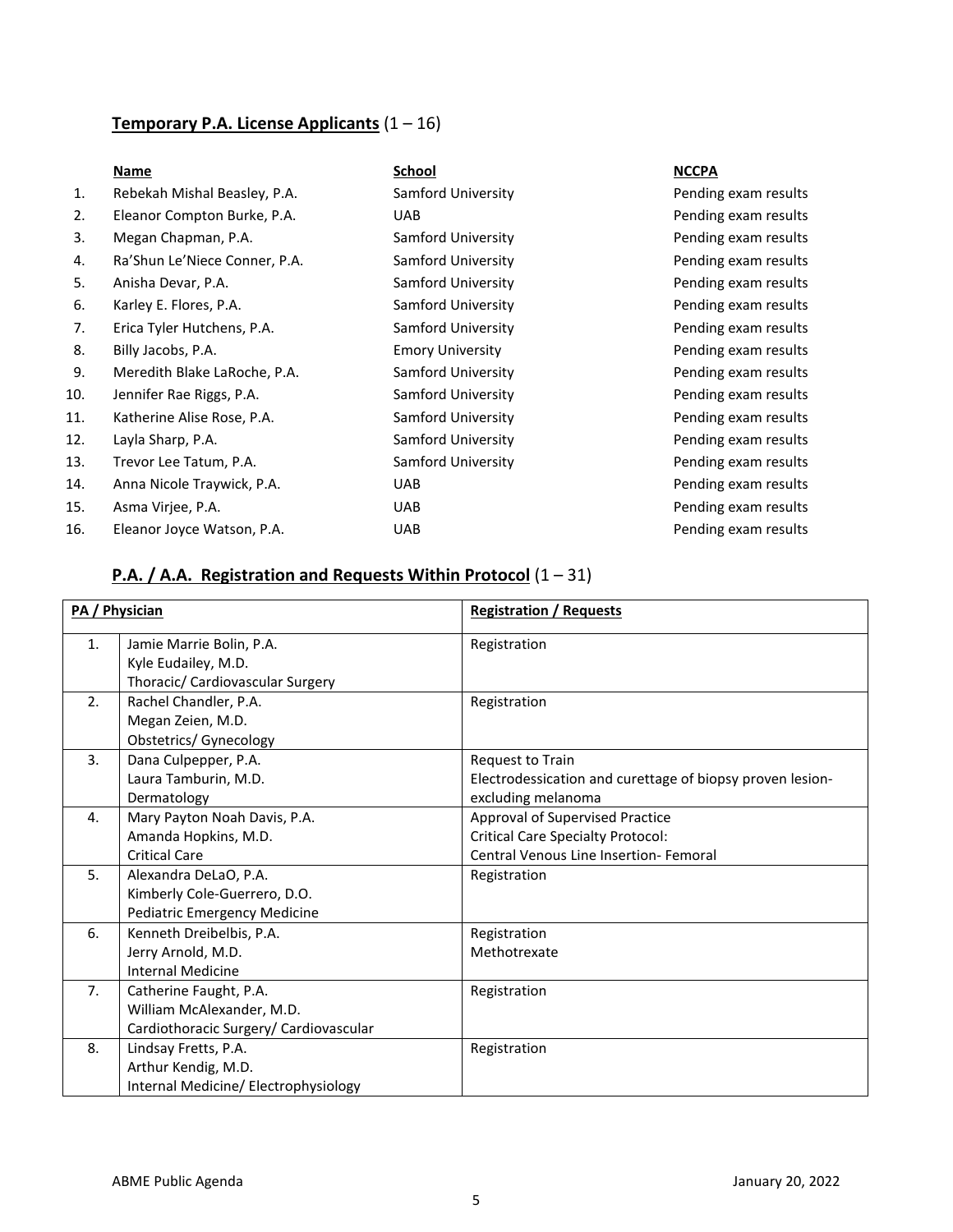| PA / Physician |                                                                                                 | <b>Registration / Requests</b>                                                                                                                                       |
|----------------|-------------------------------------------------------------------------------------------------|----------------------------------------------------------------------------------------------------------------------------------------------------------------------|
| 9.             | Carly Garvey, P.A.<br>Roberto Chang, M.D.<br>Anesthesiology/ Pain Management                    | Registration                                                                                                                                                         |
| 10.            | Ashley Taylor Greer, P.A.<br>David James Thomason, M.D.<br>Physical Medicine and Rehabilitation | <b>Additional Site</b><br><b>Restoration Health Foley</b><br>2239 Mifflin Road<br>Suite 104<br>Foley, AL                                                             |
| 11.            | Andrea Perdue Hayes, P.A.<br>Walter Rusyniak, Jr., M.D.<br><b>Neurological Surgery</b>          | Registration<br>Request to Train<br><b>CSF Shunt Tap</b><br>Removal of Intracranial/Interventricular Pressure<br>Monitor/Drain<br>Shunt Interrogation/ Reprogramming |
| 12.            | Hilary Hermecz, P.A.<br>Lynn Yonge, M.D.<br><b>Family Medicine</b>                              | Registration                                                                                                                                                         |
| 13.            | Christopher Hubauer, P.A.<br>Matthew Beidleman, M.D.<br>Family/ Sports Medicine                 | Registration                                                                                                                                                         |
| 14.            | Ursula Hummel, P.A.<br>Jai Thukur, M.D.<br><b>Neurological Surgery</b>                          | Request to Train<br><b>CSF Shunt Tap</b><br>Removal of Intracranial/Interventricular Pressure<br>Monitor/Drain<br>Shunt Interrogation/ Reprogramming                 |
| 15.            | Phillip Augustus Jernigan, P.A.<br>Neetha Vadde, M.D.<br><b>Internal Medicine</b>               | Registration                                                                                                                                                         |
| 16.            | Mercedes Jones, P.A.<br>Adolfo Robledo, M.D.<br><b>Emergency Medicine</b>                       | Registration                                                                                                                                                         |
| 17.            | Makenzie Dunning McConnell, P.A.<br>Steven Sprayberry, Jr., D.O.<br><b>Emergency Medicine</b>   | Registration                                                                                                                                                         |
| 18.            | Grace McMahan, P.A.<br>Rachel Oser, M.D.<br><b>Interventional Radiology</b>                     | Registration<br>Antineoplastic Agents                                                                                                                                |
| 19.            | Molly Lynn Miller, P.A.<br>Constantine Burgan, M.D.<br>Radiology                                | Request to Train<br><b>Critical Care Specialty Protocol:</b><br>Thoracentesis<br>Paracentesis                                                                        |
| 20.            | Alishia Moran, P.A.<br>Holly Brown, D.O.<br><b>Emergency Medicine</b>                           | Registration                                                                                                                                                         |
| 21.            | Samuel Murphree, P.A.<br>Michael Ryan, M.D.<br>Orthopedic Surgery                               | Registration                                                                                                                                                         |
| 22.            | Christopher Newell, P.A.<br>Trent Howard, D.O.<br>Cardiovascular/ Thoracic Surgery              | Registration                                                                                                                                                         |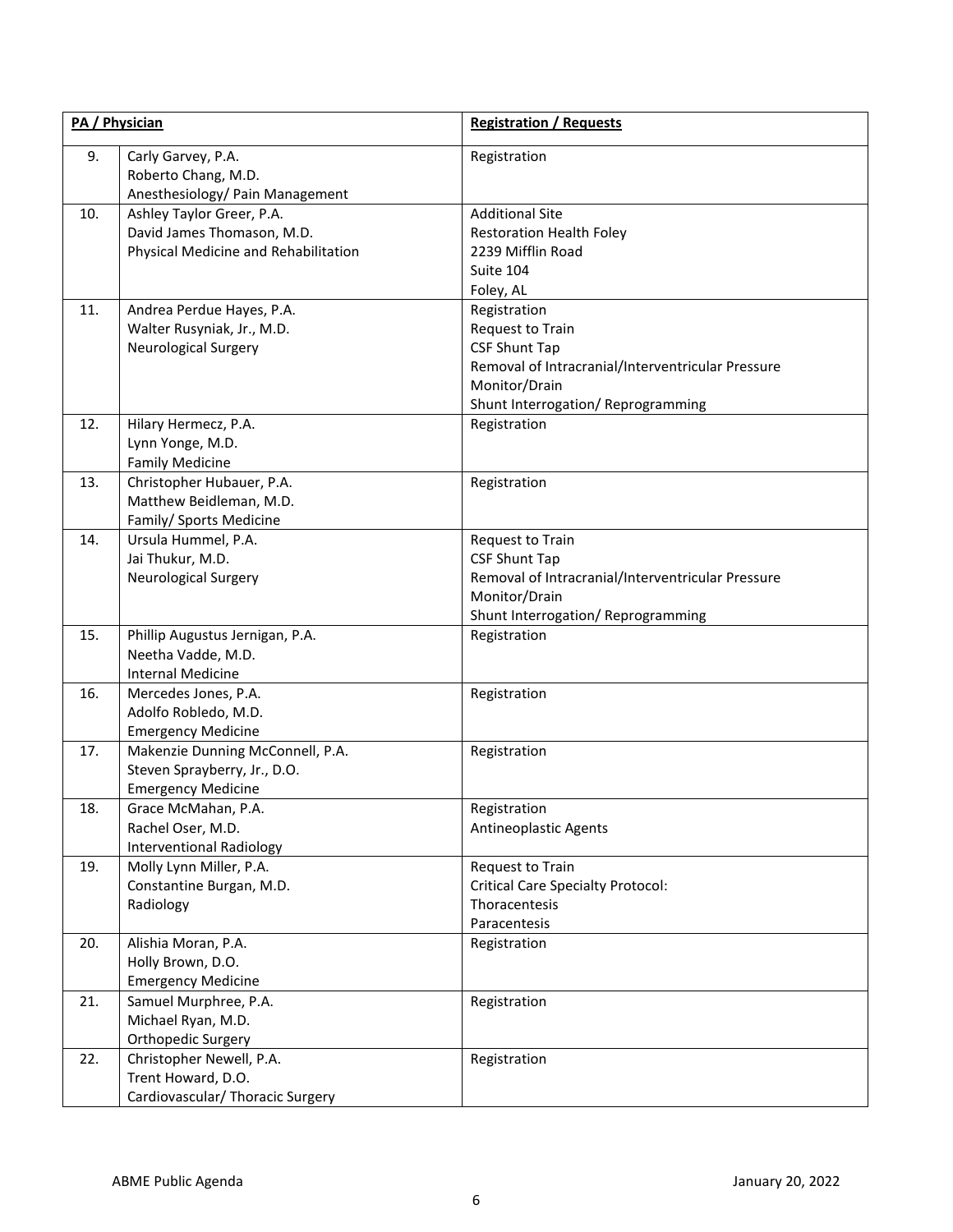|     | PA / Physician                                                                                       | <b>Registration / Requests</b>                                                                                                                                                                                                                                                                                                                                                                                                                                      |
|-----|------------------------------------------------------------------------------------------------------|---------------------------------------------------------------------------------------------------------------------------------------------------------------------------------------------------------------------------------------------------------------------------------------------------------------------------------------------------------------------------------------------------------------------------------------------------------------------|
| 23. | Hoang Nguyen, P.A.<br>Timothy Hughes, M.D.<br>OBGYN/ Emergency Medicine/ Urgent Care                 | Registration                                                                                                                                                                                                                                                                                                                                                                                                                                                        |
| 24. | Julie Nguyen, P.A.<br>Laquetta Pettway, M.D.<br>Internal Medicine/Emergency Medicine/ Urgent<br>Care | Registration                                                                                                                                                                                                                                                                                                                                                                                                                                                        |
| 25. | Tara Parr, P.A.<br>Brian Knox, M.D.<br>Pediatrics/Internal Medicine                                  | At its June 2021 meeting the Board approved Ms. Parr and<br>Dr. Knox's registration agreement pursuant to a 6-month<br>audit. When contacted by staff to conduct the audit, Dr. Knox<br>stated Ms. Parr had no telehealth encounters with any<br>patients in Alabama and provided proof. Their company will<br>no longer be utilizing PAs in Alabama due to low patient<br>volume; therefore, the registration agreement was<br>terminated. No audit was conducted. |
| 26. | Andrea Peyton, P.A.<br>Gerald Dey, M.D.<br>Pulmonology                                               | Registration<br>Methotrexate                                                                                                                                                                                                                                                                                                                                                                                                                                        |
| 27. | Luke Robinson, P.A.<br>Panayotis Vardas, M.D.<br>Cardiothoracic Surgery                              | Approval of Supervised Practice<br>Critical Care Specialty Protocol: Removal of Mediastinal Chest<br>Tubes                                                                                                                                                                                                                                                                                                                                                          |
| 28. | Layla Gail Sharp, P.A.<br>John Johnson, M.D.<br><b>Neurological Surgery</b>                          | Registration                                                                                                                                                                                                                                                                                                                                                                                                                                                        |
| 29. | Amy Spoon, P.A.<br>Michael Butler, M.D.<br>Cardiology                                                | Registration                                                                                                                                                                                                                                                                                                                                                                                                                                                        |
| 30. | Connie Vereen, P.A.<br>Amy Strassburg, M.D.<br><b>Internal Medicine</b>                              | Registration<br>Methotrexate                                                                                                                                                                                                                                                                                                                                                                                                                                        |
| 31. | Michael Zicarelli, P.A.<br>Daniel Harmon, M.D.<br><b>Neurological Surgery</b>                        | Registration                                                                                                                                                                                                                                                                                                                                                                                                                                                        |

# **P.A. / A.A. Registration and Requests Outside Protocol** (1 – 2)

| PA / Physician |                                      | <b>Registration / Requests</b>                    |
|----------------|--------------------------------------|---------------------------------------------------|
| 1.             | Channdara Aslan, P.A.                | Registration                                      |
|                | Lori Rosenthal, M.D.                 | Remote Site                                       |
|                | Physical Medicine and Rehabilitation | Limited Protocol for Comprehensive Physical Exams |
|                |                                      |                                                   |
|                | Elizabeth Dinh, P.A.                 | <b>Covering Physician Requests</b>                |
|                | Nicholas Kongoasa, M.D.              | <b>Remote Site Requests</b>                       |
|                | Gynecology                           |                                                   |
|                |                                      |                                                   |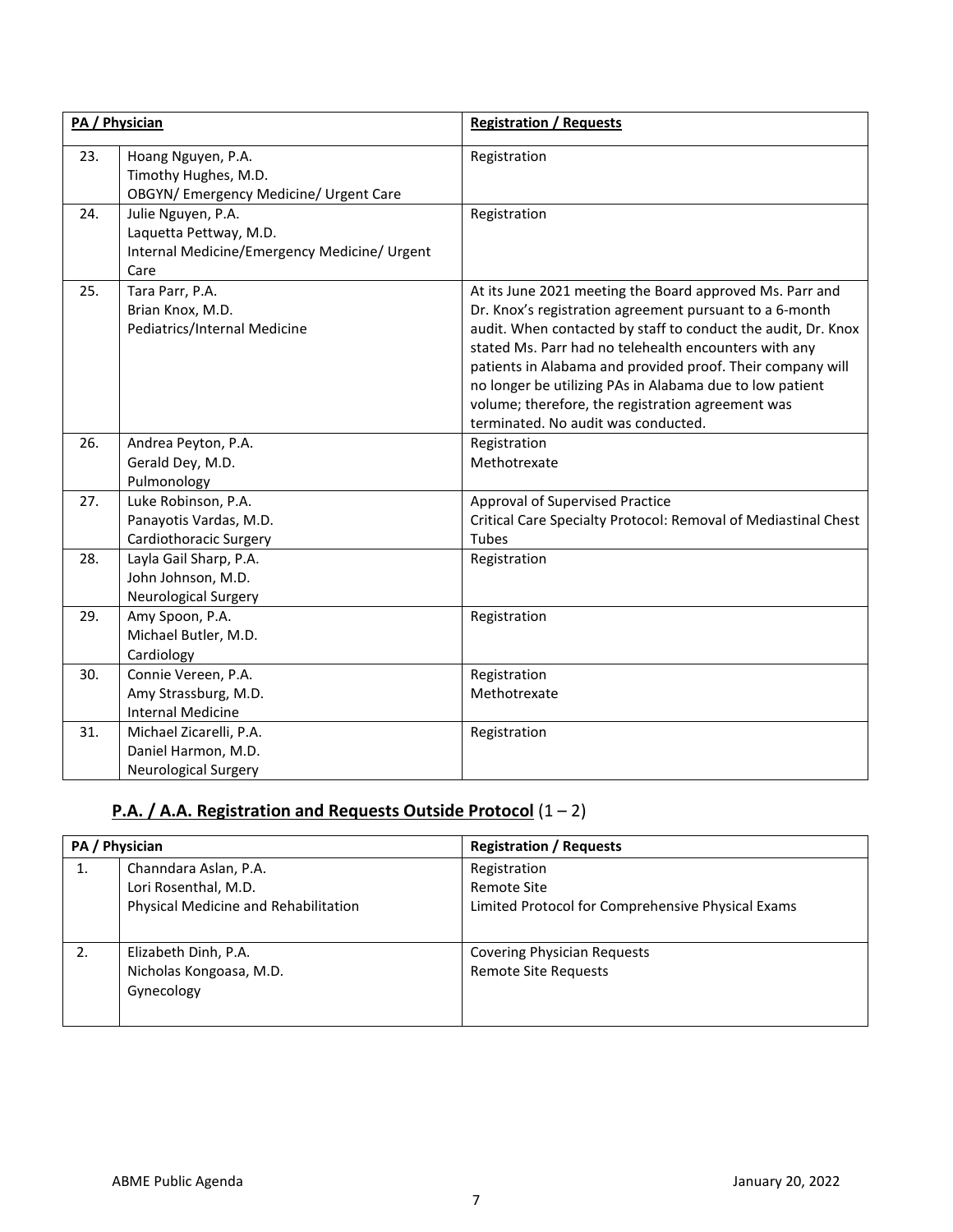# **PHYSICIAN ASSISTANTS ADVISORY COMMITTEE**

Physician Assistants Advisory Committee Meeting – Tuesday, January 18, 2022 at 4:00 p.m.

1. Report by Gregory W. Ayers, M.D.

# **ADVANCED PRACTICE PROVIDERS**

## **Collaborative Practice Applicants**

- 1. Collaborative Practice Registration Applicants (1 250)
- 2. Collaborative Practice Modification Applicants  $(1 62)$
- 3. Collaborative Practice Covering Physician Applicants (1 441)
- 4. Limited Protocol Applicants  $(1 45)$

# **Collaborative Practice Registration Application for Ratification**

1. Harry M. Barnes, III, M.D., Montgomery, AL / Ashton P. Jerkins, CRNP

## **APN Miscellaneous Skills Requests Within Protocol** (1 – 26)

|    | Physician<br><b>CRNP</b>                                       | <b>Physician Specialty</b><br><b>NP National</b><br><b>Certification</b> | <b>Request</b>                                                                                                                                                                                                           |
|----|----------------------------------------------------------------|--------------------------------------------------------------------------|--------------------------------------------------------------------------------------------------------------------------------------------------------------------------------------------------------------------------|
|    | Request to Train or Transfer: Critical Care Specialty Protocol |                                                                          |                                                                                                                                                                                                                          |
| 1. | Andrew Barker, M.D.<br>Sammy Yassin, CRNP                      | Anesthesiology<br>AGAC-NP                                                | To train Critical Care Specialty Protocol: central venous line<br>insertion, internal jugular and femoral, arterial line insertion,<br>femoral, and central venous line remove and replace over<br>Guide Wire.           |
| 2. | Luciano Costa, M.D.<br>Heather Marlow, CRNP                    | Hematology/Medical<br>Oncology<br>AGAC-NP                                | To train Critical Care Specialty Protocol: central venous line<br>removals, percutaneous and tunneled                                                                                                                    |
| 3. | Lee Eslava, M.D.<br>Jennifer Odom, CRNP                        | <b>Internal Medicine</b><br>AGAC-NP/FNP                                  | To train Critical Care Specialty Protocol: central venous line<br>insertion, femoral, arterial line insertion, femoral and<br>thoracentesis.                                                                             |
| 4. | Daniel Kelmenson, M.D.<br>Jordan Hoogenhout, CRNP              | <b>Critical Care Medicine</b><br>AGAC-NP                                 | To train Critical Care Specialty Protocol: central venous line<br>insertion, internal jugular, and femoral, and arterial line<br>insertion, femoral.                                                                     |
| 5. | Daniel Kelmenson, M.D.<br>Sara Smith, CRNP                     | <b>Critical Care Medicine</b><br>AGAC-NP                                 | To train Critical Care Specialty Protocol: central venous line<br>insertion, internal jugular, and femoral, and arterial line<br>insertion, femoral.                                                                     |
| 6. | Christopher Roney, M.D.<br>Michael Crowder, CRNP               | <b>Internal Medicine</b><br><b>FNP</b>                                   | To train Critical Care Specialty Protocol: central venous line<br>insertion, internal jugular, and femoral, central venous line<br>remove and replace over guide wire, and central venous line<br>removal, percutaneous. |
| 7. | Ravi Virdi, M.D.<br>Janice Abrams, CRNP                        | <b>Critical Care Medicine</b><br>AGAC-NP                                 | To train Critical Care Specialty Protocol: central venous line<br>insertion, internal jugular, and femoral, and arterial line<br>insertion, femoral.                                                                     |
| 8. | Ravi Virdi, M.D.<br>John Rutherford, CRNP                      | <b>Critical Care Medicine</b><br>AGAC-NP                                 | To train Critical Care Specialty Protocol: central venous line<br>insertion, internal jugular, and femoral, and arterial line<br>insertion, femoral.                                                                     |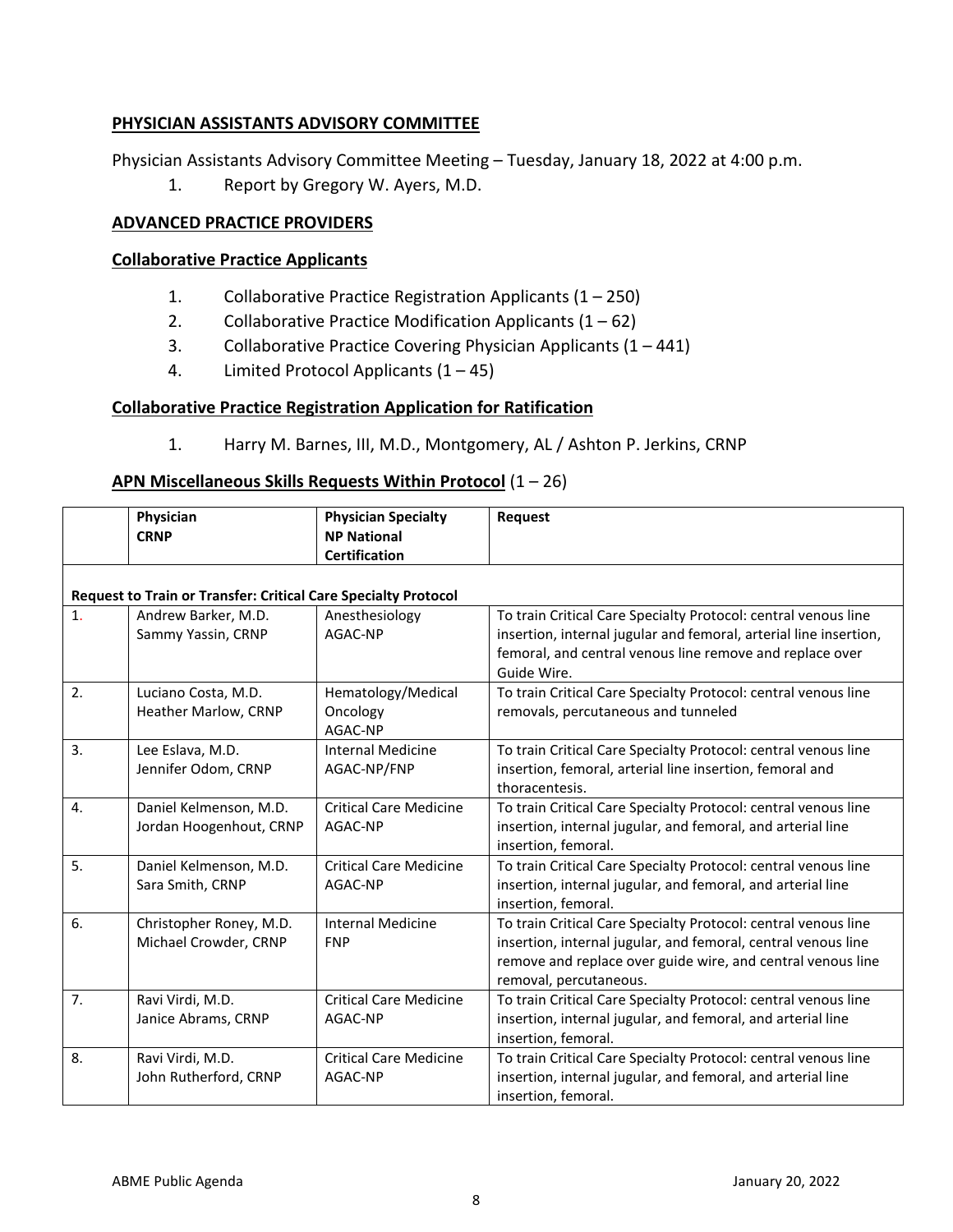|     | Physician<br><b>CRNP</b>                                               | <b>Physician Specialty</b><br><b>NP National</b><br><b>Certification</b> | Request                                                                                                                                                                                                                                            |
|-----|------------------------------------------------------------------------|--------------------------------------------------------------------------|----------------------------------------------------------------------------------------------------------------------------------------------------------------------------------------------------------------------------------------------------|
|     | Request to Train or Transfer: Orthopedic Specialty Protocol            |                                                                          |                                                                                                                                                                                                                                                    |
| 9.  | Jeremy Allen, D.O.<br>Dakota Nicholas, CRNP                            | <b>Family Medicine</b><br><b>FNP</b>                                     | To train for Orthopedic Specialty Protocol: acromioclavicular<br>joint; subacromial bursa; olecranon bursa; greater<br>trochanteric bursa; arthrocentesis/knee joint; and pes<br>anserine                                                          |
| 10. | John Young, M.D.<br>Rodney Huffstutler, CRNP                           | Orthopedic Surgery<br><b>FNP</b>                                         | Transfer Previously approved Orthopedic Specialty Protocol<br>including acromioclavicular joint, subacromial bursa,<br>olecranon bursa, greater trochanteric bursa, knee joint, pes<br>anserine bursa, and previously approved Supervised Practice |
|     | <b>Request Approval: Supervised Practice</b>                           |                                                                          |                                                                                                                                                                                                                                                    |
| 11. | Mark Cooper, M.D.<br>Jana Jackson, CRNP                                | <b>Family Medicine</b><br><b>FNP</b>                                     | To Approve supervised practice for excision of skin lesion<br>using elliptical excision                                                                                                                                                            |
| 12. | Matthew Figh, M.D.<br>Margaret Pitts, CRNP                             | Surgery<br><b>FNP</b>                                                    | To Approve supervised practice for wound care and<br>debridement and wound care and sharps debridement                                                                                                                                             |
| 13. | William Lamar, M.D.<br>James Collier, CRNP                             | Nephrology<br><b>FNP</b>                                                 | To Approve supervised practice for critical care specialty<br>protocol including, central venous line insertion, internal<br>jugular                                                                                                               |
| 14. | Andrew Lenneman, M.D.<br>Ashley Shepherd, CRNP                         | Cardiology<br>AGAC-NP                                                    | To Approve supervised practice for critical care specialty<br>protocol including, removals of pulmonary artery catheters                                                                                                                           |
| 15. | Carl Russell, M.D.<br>Kaitlyn Pierce, CRNP                             | <b>Family Medicine</b><br>AGPC-NP                                        | To Approve supervised practice for orthopedic specialty<br>protocol including, greater trochanteric bursa, subacromial<br>bursa, and arthrocentesis of the knee/knee joint                                                                         |
|     | Request to Train or Transfer Trigger Point Injections below T-12       |                                                                          |                                                                                                                                                                                                                                                    |
| 16. | Srinivas Mallempati, M.D.<br>Leslie Raley, CRNP                        | Orthopedic Sports<br>Medicine<br>AGAC-NP                                 | To train to perform trigger point injections below T-12                                                                                                                                                                                            |
| 17. | John Young, M.D.<br>Rodney Huffstuttler, CRNP                          | Orthopedic Surgery<br><b>FNP</b>                                         | To transfer previously approved trigger point injections below<br>T-12 and previously approved supervised practice                                                                                                                                 |
|     |                                                                        |                                                                          |                                                                                                                                                                                                                                                    |
| 18. | <b>Miscellaneous Request</b><br>Paul Avenel, M.D.<br>Ashley Lusk, CRNP | <b>General Surgery</b><br>AGAC-NP                                        | To train to perform hyperbaric oxygen therapy                                                                                                                                                                                                      |
| 19. | Matthew Dimon, MD<br>Jamie Chappell, CRNP                              | <b>General Surgery</b><br><b>FNP</b>                                     | To train to perform wound care and debridement and sharps<br>debridement                                                                                                                                                                           |
| 20. | Matthew Dimon, MD<br>Michelle Patterson, CRNP                          | <b>General Surgery</b><br><b>FNP</b>                                     | To train to perform wound care and debridement and sharps<br>debridement                                                                                                                                                                           |
| 21. | Raj Patel, M.D.<br>Sharon Hill, CRNP                                   | Dermatology<br><b>ANP</b>                                                | To train to perform electrodessication and curettage of basal<br>and squamous cell carcinomas                                                                                                                                                      |
| 22. | Raj Patel, M.D.<br>Leia Hunt, CRNP                                     | Dermatology<br><b>FNP</b>                                                | To train to perform electrodessication and curettage of basal<br>and squamous cell carcinomas                                                                                                                                                      |
| 23. | Raj Patel, M.D.<br>Paige McDonald, CRNP                                | Dermatology<br><b>FNP</b>                                                | To train to perform electrodessication and curettage of basal<br>and squamous cell carcinomas                                                                                                                                                      |
| 24. | Raj Patel, M.D.<br>Tara Quinn, CRNP                                    | Dermatology<br><b>FNP</b>                                                | To train to perform electrodessication and curettage of basal<br>and squamous cell carcinomas                                                                                                                                                      |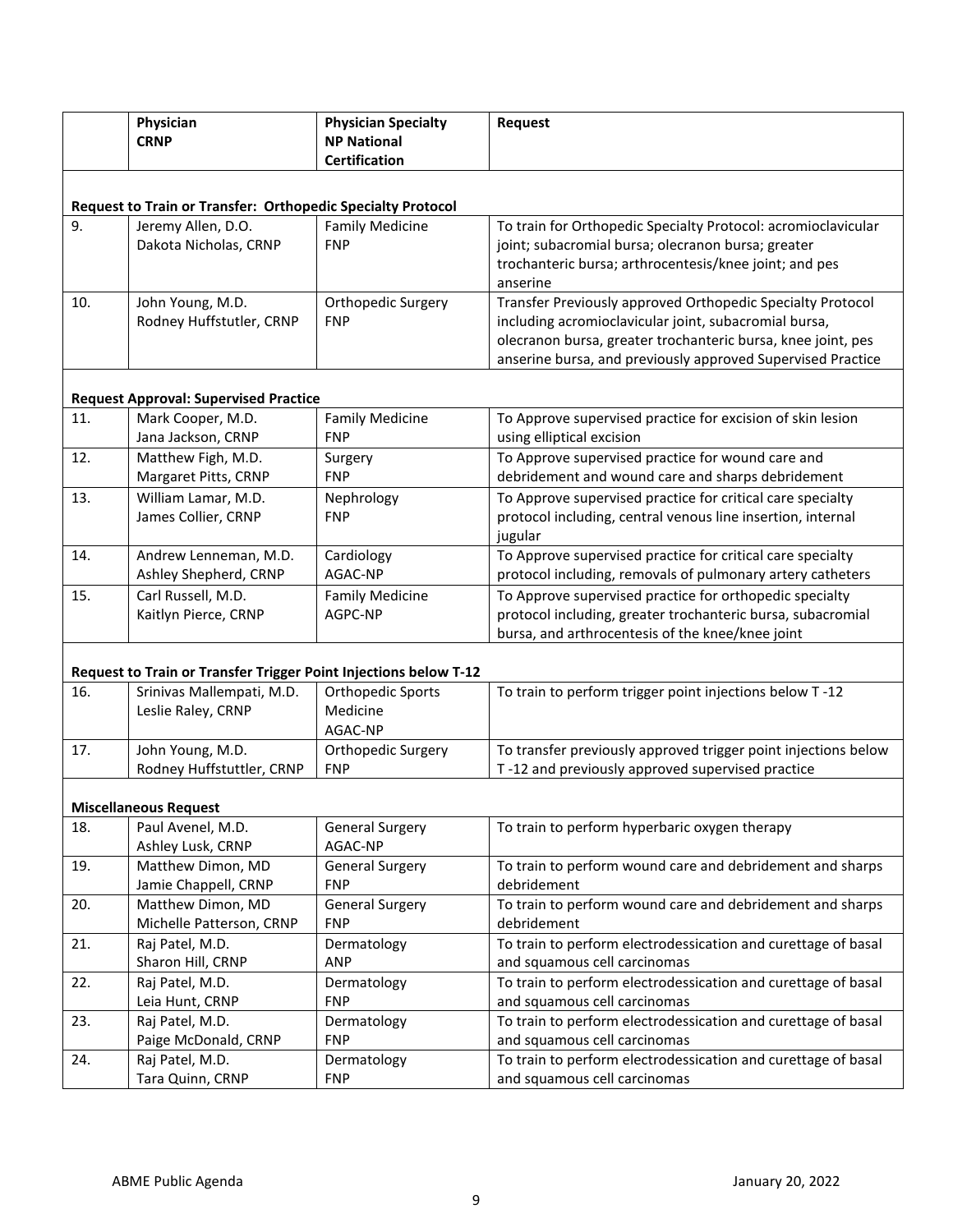|     | Physician<br><b>CRNP</b>                           | <b>Physician Specialty</b><br><b>NP National</b><br><b>Certification</b> | <b>Request</b>                                                                                                                   |
|-----|----------------------------------------------------|--------------------------------------------------------------------------|----------------------------------------------------------------------------------------------------------------------------------|
| 25. | W. Scott Pennington, M.D.<br>Amanda Cocilova, CRNP | <b>General Surgery</b><br><b>FNP</b>                                     | To transfer previously approved skill to ASSIST with Limited<br>Micro phlebectomy and previously approved supervised<br>practice |
| 26. | John Waits, M.D.<br>Chelsea Burnett, CRNP          | General Surgery/Wound<br>Care<br><b>FNP</b>                              | To train to perform wound care and debridement and sharps<br>debridement                                                         |

# **APN Miscellaneous Skills Requests Outside Protocol** (1 – 3)

|                | Physician<br><b>CRNP</b>                                                | <b>Physician Specialty</b><br><b>NP National</b><br><b>Certification</b> | <b>Request</b>                                                                                                                                             |
|----------------|-------------------------------------------------------------------------|--------------------------------------------------------------------------|------------------------------------------------------------------------------------------------------------------------------------------------------------|
|                | <b>Miscellaneous Skills</b>                                             |                                                                          |                                                                                                                                                            |
| $\mathbf{1}$ . | Christopher Hope, M.D.<br>Jana Smith, CRNP                              | Sleep Medicine<br><b>FNP</b>                                             | Request to train Interrogation and Programming of Hypoglossal<br>Nerve Stimulator                                                                          |
| 2.             | Richard P. Chern, M.D.<br>Andrea Whitsett, CRNP                         | <b>Family Medicine</b><br><b>FNP</b>                                     | Request to train:<br>Low intensity Extracorporeal Shock Wave Treatment<br>Penile intracavernosal injection of vasoactive medications -<br>Trimix injection |
| 3.             | Matthew Dimon, M.D.<br>Jamie Chappell, CRNP<br>Michelle Patterson, CRNP | <b>General Surgery</b><br><b>FNP</b><br><b>FNP</b>                       | Request to train: Excisional / Sharp Debridement via training<br>received in Mississippi as part of training received during new<br>hire orientation       |

# **APN and PA QACSC Applicants Within Protocol** (1 – 47)

- 1. Salah Al-Abbadi, M.D. **Amy Pridemore, CRNP**
- 
- 3. Donald Ashley, M.D. Stephanie Williams, CRNP
- 4. Muhammad Ata, M.D. Janna Culpepper, CRNP
- 
- 
- 7. Benjamin Carr, M.D. Sand Carrett, CRNP
- 8. Adam Carroll, M.D. **Keri Hyde, CRNP**
- 9. Eliana Costantino Burgazzi, M.D. Cannell Cayla Culpepper, CRNP
- 10. Eliana Costantino Burgazzi, M.D. Cheryl Suttles, CRNP
- 
- 12. Lee Eslava, M.D. Sandbook and the extendio of the Nicole Bodine, CRNP
- 13. Blessing Falola, M.D. Marcus Debiasi, CRNP
- 14. Frances Graham, M.D. Katherine Byrd, CRNP
- 15. Boyde Harrison, M.D. **Alissa Hood, CRNP**
- 16. Jack Heath, M.D. Leslie Hogan, CRNP
- 17. William Hudson, M.D. Emily Bloom, CRNP

#### **Physician: CRNP/ CNM/ PA:**

2. Jeremy Allen, D.O. Jonathan Windham, CRNP 5. Binod Bista, M.D. Brittany Brakefield, CRNP 6. Edgar Brown, M.D. LaKimbrell Marshall, CRNP 11. Michael Dupre, M.D. **Brittany Washington, CRNP**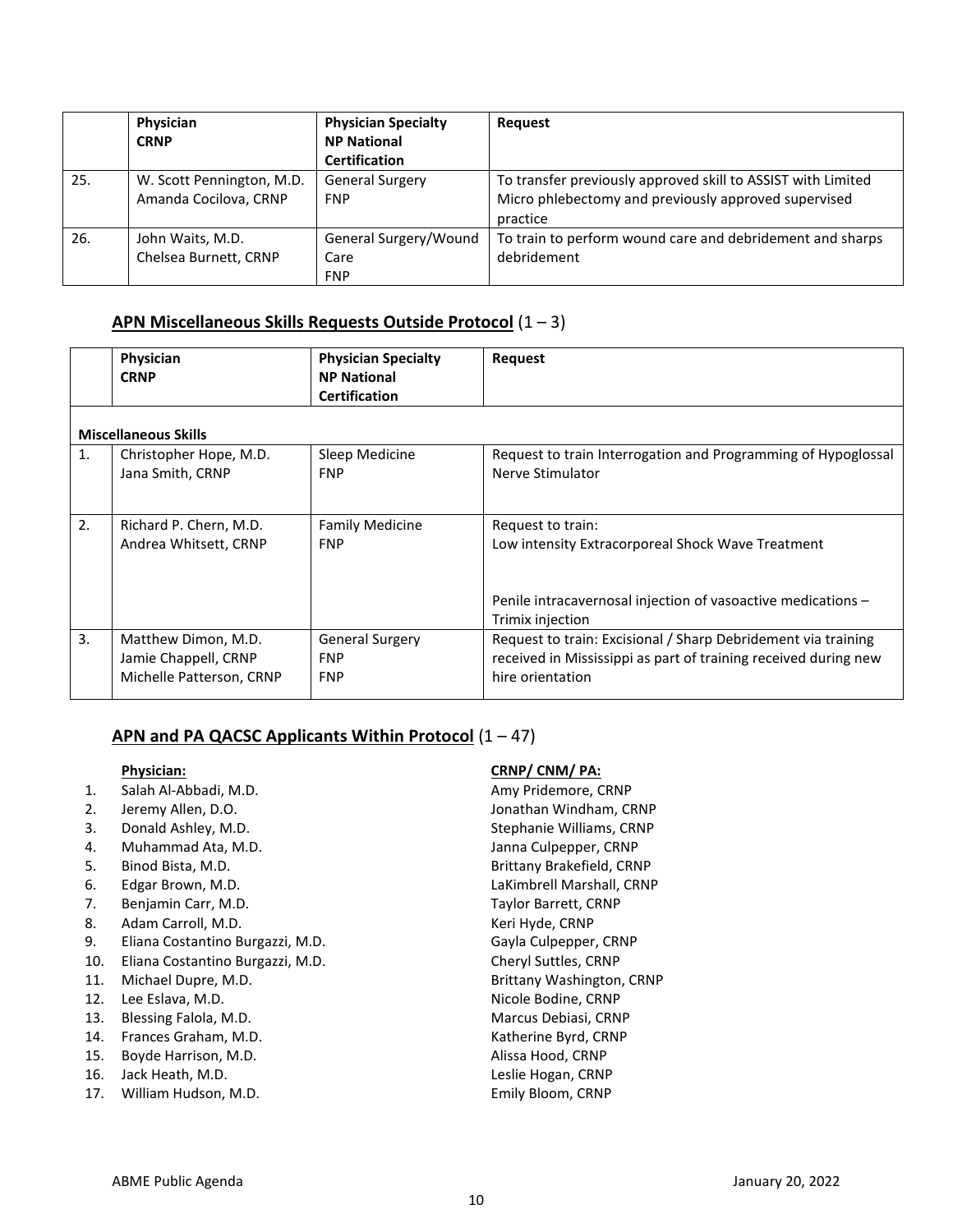|     | Physician:                  | CRNP/ CNM/ PA:                |
|-----|-----------------------------|-------------------------------|
| 18. | David James, M.D.           | Jessica Genovy, CRNP          |
| 19. | James Jones, D.O.           | Lucianne Wiggins, CRNP        |
| 20. | Nathaniel Jones, M.D.       | Mary Lucy Mattei, CRNP        |
| 21. | Benjamin Light, M.D.        | Natalie McCay, CRNP           |
| 22. | Janet Linton, M.D.          | Paul Murden, CRNP             |
| 23. | Janet Linton, M.D.          | Samuel Skidmore, CRNP         |
| 24. | Layla Lundquist-Smith, M.D. | Lydia Bonner, CRNP            |
| 25. | Charles McGahey Jr., M.D.   | Pache Murphy-Jennings, CRNP   |
| 26. | William Morris, M.D.        | Kelli Kirby, CRNP             |
| 27. | William Perry, M.D.         | Connie Geimer, CRNP           |
| 28. | James Phillips, M.D.        | Diane Teal, CRNP              |
| 29. | Bryan Pruitt, M.D.          | Antallia Johnson, CRNP        |
| 30. | Lefferage Robbins, M.D.     | James Gramling, CRNP          |
| 31. | Thomasina Sharpe, M.D.      | Susan Gillispie, CRNP         |
| 32. | Cameron Sherrill, M.D.      | Daniel Johnston, CRNP         |
| 33. | David Shupe, D.O.           | Jennifer Anderson, CRNP       |
| 34. | Randall Stewart, M.D.       | Kathrine Brooks, CRNP         |
| 35. | Gregory Stidham, M.D.       | <b>Hillary Gant, CRNP</b>     |
| 36. | Amanda Storey, M.D.         | Erin Beasley, CRNP            |
| 37. | Dominique Thompson, M.D.    | Cindy Hawkins, CRNP           |
| 38. | Pamela Tuck, M.D.           | Jessica Rollins, CRNP         |
| 39. | Gayatri Venkatramon, M.D.   | Andrea Hirschbuehler, CRNP    |
| 40. | Philip Wilson, D.O.         | Kelley Blake, CRNP            |
| 41. | Robert Wilson, M.D.         | Alyssa Bray, CRNP             |
| 42. | Jess Youngblood, M.D.       | John Mizelle, CRNP            |
| 43. | Nidal Yunis, M.D.           | Madison Rivenbark, CRNP       |
| 44. | Mark Zahid, M.D.            | Jordan Hammock, CRNP          |
| 45. | Jerry Arnold, M.D.          | Kenneth Dreibelbis, Jr., P.A. |
| 46. | Deepak Kumar, M.D.          | Alexandra Mattox, P.A.        |
| 47. | Amy Strassburg, M.D         | Connie Vereen, P.A.           |

# **APN and PA Limited Purpose Schedule II Permit Requests Within Protocol** (1 – 11)

| Physician / APN / Specialty |                                                                   | <b>Formulary Request</b>                                   |
|-----------------------------|-------------------------------------------------------------------|------------------------------------------------------------|
| $\mathbf{1}$ .              | Stephen Browne, M.D.<br>Mitchell Cagle, CRNP                      | <b>ADHD Medications</b><br><b>Hydrocodone Combinations</b> |
|                             | Physician Specialty: Internal Medicine<br>NP Specialty: Family NP | Hydrocodone Cough Preps<br>Oxycodone IR                    |
| 2.                          | Eliana Costantino-Burgazzi, M.D.                                  | <b>ADHD Medications</b>                                    |
|                             | Gayla Culpepper, CRNP                                             | <b>Hydrocodone Combinations</b>                            |
|                             | Physician Specialty: Family Medicine                              | <b>Hydrocodone Cough Preps</b>                             |
|                             | NP Specialty: Family NP                                           |                                                            |
| 3.                          | Steven Johnson, M.D.                                              | <b>Hydrocodone Combinations</b>                            |
|                             | Aubree McKnight, CRNP                                             | Oxycodone IR                                               |
|                             | Physician Specialty: Cardiovascular Surgery                       |                                                            |
|                             | NP Specialty: Adult-Gerontological Acute Care NP                  |                                                            |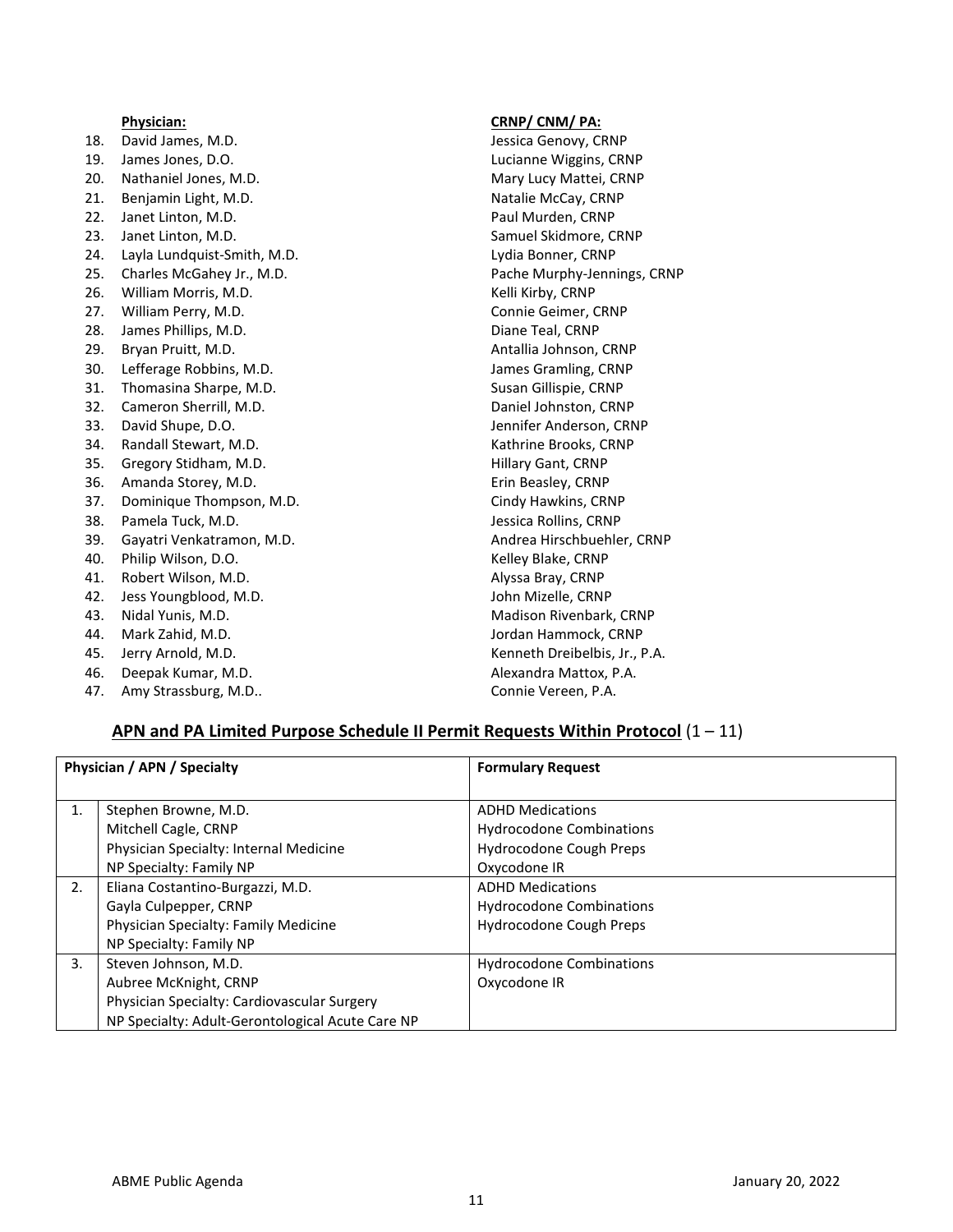| Physician / APN / Specialty |                                                                                                                                          | <b>Formulary Request</b>                                                                                                                                                                                                                                                                                                                 |
|-----------------------------|------------------------------------------------------------------------------------------------------------------------------------------|------------------------------------------------------------------------------------------------------------------------------------------------------------------------------------------------------------------------------------------------------------------------------------------------------------------------------------------|
| 4.                          | Nathaniel Jones, M.D.<br>Mary Lucy Mattei, CRNP<br>Physician Specialty: Gynecologic Oncology<br>NP Specialty: Women's Health Care NP     | <b>Hydrocodone Combinations</b><br>Hydrocodone Cough Preps<br>Morphine Sulfate IR<br>Oxycodone IR<br>Fentanyl LA Patch<br>Hydrocodone ER/LA<br>Hydromorphone<br>Morphine Sulfate LA<br>Oxycodone LA                                                                                                                                      |
| 5.                          | Kenneth Lai, M.D.<br>Kamesha Moultry, CRNP<br>Physician Specialty: Psychiatry<br>NP Specialty: Family NP                                 | <b>ADHD Medications</b>                                                                                                                                                                                                                                                                                                                  |
| 6.                          | Cesar Munoz, M.D.<br>Josiah Aldrup, CRNP<br>Physician Specialty: Psychiatry<br>NP Specialty: Family Psychiatric & Mental Health NP       | <b>ADHD Medications</b>                                                                                                                                                                                                                                                                                                                  |
| 7.                          | Dean Naden, D.O.<br>Richard Bates, CRNP<br>Physician Specialty: Family Medicine<br>NP Specialty: Family NP                               | <b>Hydrocodone Combinations</b><br>Hydrocodone Cough Preps<br>Oxycodone IR                                                                                                                                                                                                                                                               |
| 8.                          | William Perry, M.D.<br>Connie Geimer, CRNP<br>Physician Specialty: Family Medicine<br>NP Specialty: Family NP                            | <b>ADHD Medications</b><br><b>Hydrocodone Combinations</b><br>Hydrocodone Cough Preps<br>Oxycodone IR                                                                                                                                                                                                                                    |
| 9.                          | Pamela Tuck, M.D.<br>Jessica Rollins, CRNP<br>Physician Specialty: Family Medicine<br>NP Specialty: Adult-Gerontological Primary Care NP | <b>ADHD Medications</b><br><b>Hydrocodone Combinations</b><br>Hydrocodone Cough Preps                                                                                                                                                                                                                                                    |
| 10.                         | Mark Zahid, M.D.<br>Jordan Hammock, CRNP<br>Physician Specialty: Internal Medicine<br>NP Specialty: Family NP                            | <b>ADHD Medications</b><br><b>Hydrocodone Combinations</b><br>Hydrocodone Cough Preps<br>Oxycodone IR                                                                                                                                                                                                                                    |
|                             | LPSP Formulary Expansion (Within Protocol):                                                                                              |                                                                                                                                                                                                                                                                                                                                          |
| 11.                         | Joe Terrell, M.D.<br>Alycia Kapiotis, CRNP<br>Physician Specialty: Family Medicine<br>NP Specialty: Family NP                            | Request to expand existing LPSP # 2357-25412 to include:<br><b>ADHD Medications</b><br>Previously approved for:<br><b>Hydrocodone Combinations</b><br>Hydrocodone Cough Preps<br>Morphine Sulfate IR<br>Oxycodone IR<br>Tapentadol<br>Fentanyl LA Patch<br>Morphine Sulfate LA<br>Oxycodone LA<br>Oxymorphone LA<br><b>Tapentadol ER</b> |